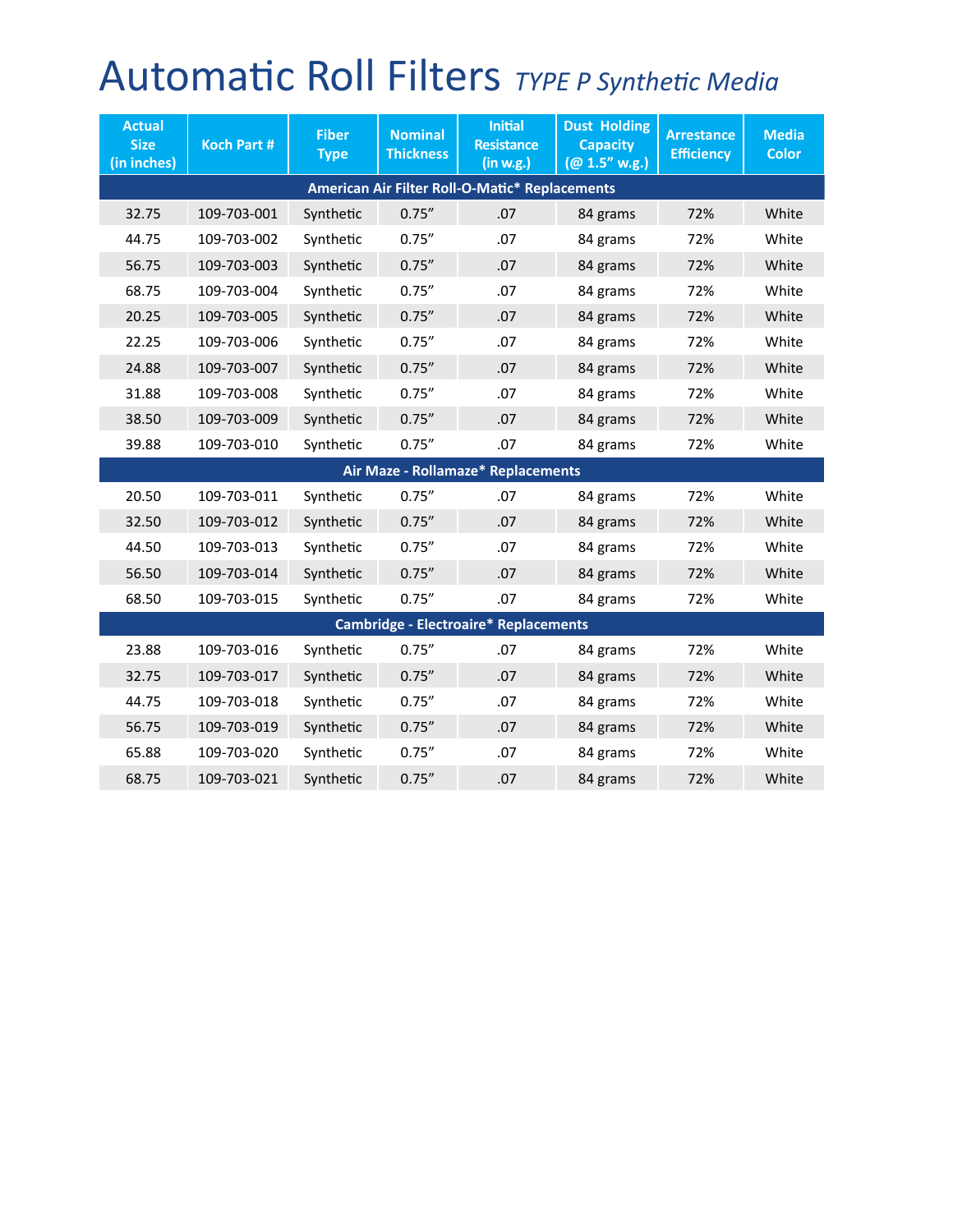| <b>Actual</b><br><b>Size</b><br>(in inches)                                      | <b>Koch Part #</b> | <b>Fiber</b><br><b>Type</b> | <b>Nominal</b><br><b>Thickness</b> | <b>Initial</b><br><b>Resistance</b><br>(in w.g.) | <b>Dust Holding</b><br><b>Capacity</b><br>(@ 1.5" w.g.) | <b>Arrestance</b><br><b>Efficiency</b> | <b>Media</b><br><b>Color</b> |  |  |
|----------------------------------------------------------------------------------|--------------------|-----------------------------|------------------------------------|--------------------------------------------------|---------------------------------------------------------|----------------------------------------|------------------------------|--|--|
| <b>Carrier Corporation* Replacements</b>                                         |                    |                             |                                    |                                                  |                                                         |                                        |                              |  |  |
| 26.25                                                                            | 109-703-022        | Synthetic                   | 0.75''                             | .07                                              | 84 grams                                                | 72%                                    | White                        |  |  |
| 37.25                                                                            | 109-703-023        | Synthetic                   | 0.75''                             | .07                                              | 84 grams                                                | 72%                                    | White                        |  |  |
| 47.25                                                                            | 109-703-024        | Synthetic                   | 0.75''                             | .07                                              | 84 grams                                                | 72%                                    | White                        |  |  |
| 61.25                                                                            | 109-703-025        | Synthetic                   | 0.75''                             | .07                                              | 84 grams                                                | 72%                                    | White                        |  |  |
| <b>BLC Industries* - Roll Filter Replacements</b>                                |                    |                             |                                    |                                                  |                                                         |                                        |                              |  |  |
| 24.63                                                                            | 109-703-026        | Synthetic                   | 0.75''                             | .07                                              | 84 grams                                                | 72%                                    | White                        |  |  |
| 34.63                                                                            | 109-703-027        | Synthetic                   | 0.75''                             | .07                                              | 84 grams                                                | 72%                                    | White                        |  |  |
| 46.63                                                                            | 109-703-028        | Synthetic                   | 0.75''                             | .07                                              | 84 grams                                                | 72%                                    | White                        |  |  |
| 58.53                                                                            | 109-703-029        | Synthetic                   | 0.75''                             | .07                                              | 84 grams                                                | 72%                                    | White                        |  |  |
| 70.63                                                                            | 109-703-030        | Synthetic                   | 0.75''                             | .07                                              | 84 grams                                                | 72%                                    | White                        |  |  |
| Commercial Filter Corp- FulFlo or Mine Saftey- Appliance Roll-Aire* Replacements |                    |                             |                                    |                                                  |                                                         |                                        |                              |  |  |
| 33                                                                               | 109-703-031        | Synthetic                   | 0.75''                             | .07                                              | 84 grams                                                | 72%                                    | White                        |  |  |
| 45                                                                               | 109-703-032        | Synthetic                   | 0.75''                             | .07                                              | 84 grams                                                | 72%                                    | White                        |  |  |
| 57                                                                               | 109-703-033        | Synthetic                   | 0.75''                             | .07                                              | 84 grams                                                | 72%                                    | White                        |  |  |
| 69                                                                               | 109-703-034        | Synthetic                   | 0.75''                             | .07                                              | 84 grams                                                | 72%                                    | White                        |  |  |
| 21                                                                               | 109-703-035        | Synthetic                   | 0.75''                             | .07                                              | 84 grams                                                | 72%                                    | White                        |  |  |
| 27                                                                               | 109-703-036        | Synthetic                   | 0.75''                             | .07                                              | 84 grams                                                | 72%                                    | White                        |  |  |
| 39                                                                               | 109-703-037        | Synthetic                   | 0.75''                             | .07                                              | 84 grams                                                | 72%                                    | White                        |  |  |
| 51                                                                               | 109-703-038        | Synthetic                   | 0.75''                             | .07                                              | 84 grams                                                | 72%                                    | White                        |  |  |
| <b>Continental - Conomanuel &amp; Conomatic* Raplacements</b>                    |                    |                             |                                    |                                                  |                                                         |                                        |                              |  |  |
| 21.88                                                                            | 109-703-039        | Synthetic                   | 0.75''                             | .07                                              | 84 grams                                                | 72%                                    | White                        |  |  |
| 31.88                                                                            | 109-703-040        | Synthetic                   | 0.75''                             | .07                                              | 84 grams                                                | 72%                                    | White                        |  |  |
| 43.88                                                                            | 109-703-041        | Synthetic                   | 0.75''                             | .07                                              | 84 grams                                                | 72%                                    | White                        |  |  |
| 55.88                                                                            | 109-703-042        | Synthetic                   | 0.75''                             | .07                                              | 84 grams                                                | 72%                                    | White                        |  |  |
| 67.88                                                                            | 109-703-043        | Synthetic                   | 0.75''                             | .07                                              | 84 grams                                                | 72%                                    | White                        |  |  |
| 35.88                                                                            | 109-703-044        | Synthetic                   | 0.75''                             | .07                                              | 84 grams                                                | 72%                                    | White                        |  |  |